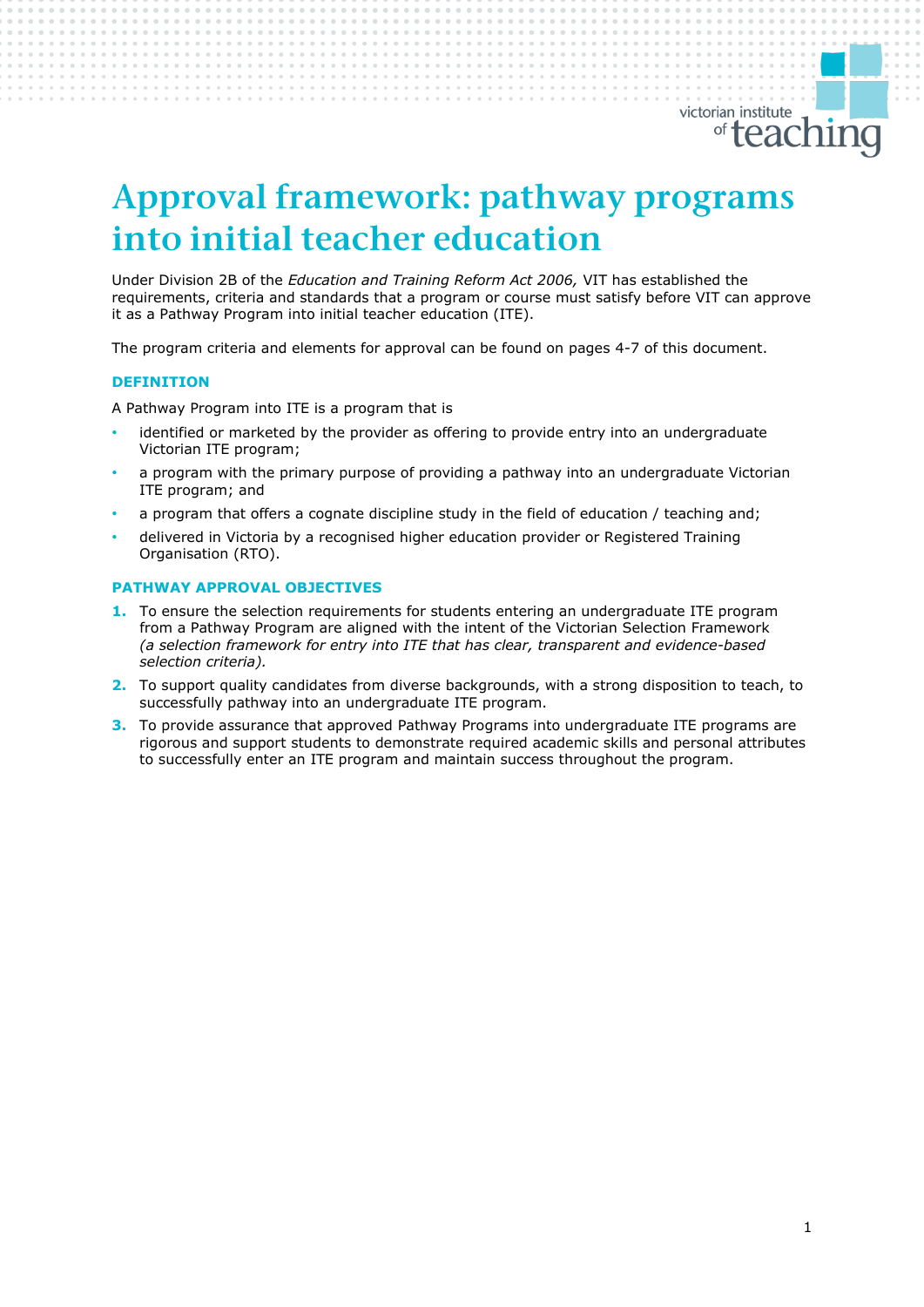# **SCOPE**

While there are a significant number of programs that can be used by prospective students to pathway into an ITE program, approval will only be required for those programs that are in scope as outlined below.

Providers of ITE programs should liaise with their VIT co-case managers to determine whether the programs they offer are in scope, or if the current pathways that have been accepted for the purposes of entry into the providers ITE programs are in scope.

#### **In scope**

AQF Level 5 awards (Diploma); partial / full completion of AQF Level 6 awards (Associate Degree &

- Advanced Diploma); partial completion of Level 7 awards (Bachelor Degree) programs that are • identified or marketed by the provider as offering to provide entry into an undergraduate Victorian ITE
- program;
- a program with the primary purpose of providing a pathway into an undergraduate Victorian ITE program;
- a program that offers a cognate discipline study in the field of education / teaching; and
- delivered in Victoria by a registered higher education provider or Registered Training Organisation (RTO).

#### **Out of scope**

Programs not identified or marketed by ITE providers as a Pathway Program into an ITE program (e.g. Diploma of business)

Programs in an unrelated cognate discipline area

Programs offered as a combined degree with an accredited ITE (e.g. Bachelor of Arts / MTeach)

Programs that pathway solely to an early childhood ITE qualification

Programs that pathway into a combined EC/Primary qualification that requires ACECQA approval of the early childhood component and VIT accreditation of the Primary component - where credit is only awarded and applied to the early childhood component of the ITE qualification

AQF Level 7 and above programs that are not identified or marketed by ITE providers as a Pathway Program into undergraduate ITE (e.g. Bachelor of Science / Bachelor of Laws)

Programs that lead to entry to a post-graduate ITE programs

Through ITE Annual Reporting, VIT monitors the use of Pathway Programs into accredited ITE programs. VIT retains the right to request approval for a Pathway Program into an undergraduate ITE program that is out of scope where Annual Reporting data indicates a significant number of entrants into an undergraduate ITE program via the Pathway Program.

# **LENGTH OF APPROVAL**

- Pathway Programs into ITE will be approved for a period of up to five years
- Pathway Programs into ITE should be submitted to VIT for approval within six months of their expiry date via the VIT [provider portal](https://nexus.vit.vic.edu.au/employer/login)
- submissions for the approval of Pathway Programs into ITE can be submitted in conjunction with or without an associated ITE program accreditation submission.

## **PROGRAM CHANGES**

Following approval of a Pathway Programs into ITE, providers must report to VIT significant program changes that affect the criteria on which approval was granted. Significant changes include how / where the program criteria have been met. For example

- change of weighted average mark requirement
- change of minimum Equivalent Full Time Study Load (EFTSL) required
- change of literacy or numeracy assessments
- change of personal attributes measure
- removal of support mechanisms for academic or non-academic skills
- changes to unit sequence / course map.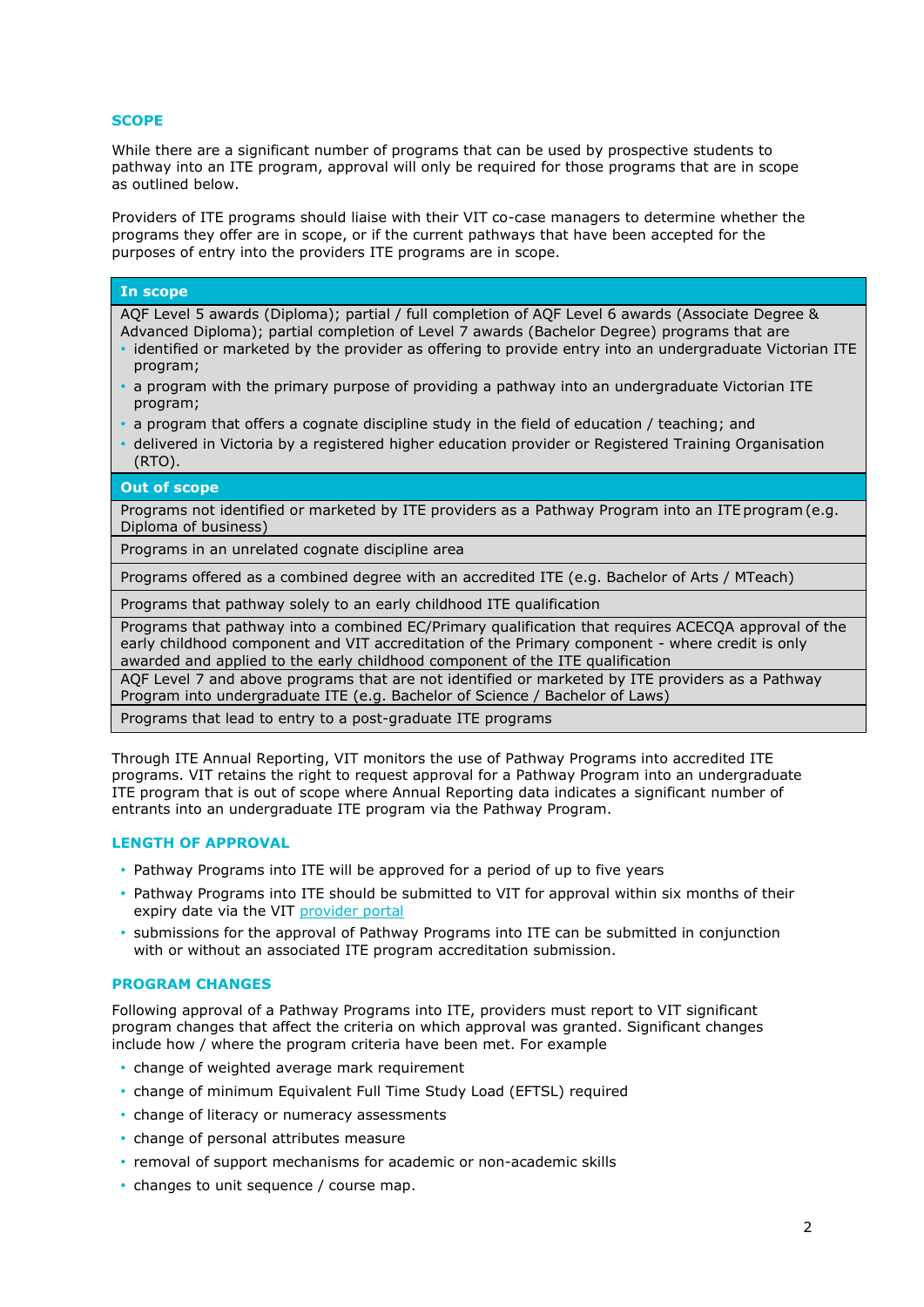#### **APPROVAL FEE**

A fee for the approval of Pathway Programs into ITE will apply and is currently being ratified.

# **PROCESS FOR SUBMITTING A PATHWAY PROGRAM INTO ITE FOR APPROVAL**

Providers seeking VIT approval of a Pathway Program into ITE should refer to the program criteria and elements for approval (see below) before contacting VIT's Accreditation team to discuss clarification of the approval process and evidence requirements.

Once VIT receives a submission for the approval of a Pathway Program into ITE, the program is assessed against the program criteria by a minimum of two members of VIT's Accreditation team, $<sup>1</sup>$ </sup> and a determination is made whether the criteria have been met. Where criteria are not met, the assessors will request further evidence from the provider.

The determination from the assessors is internally reviewed by VIT's Accreditation Manager. If VIT is satisfied the criteria have been met, VIT's Accreditation Committee (Committee) is briefed on the details of how the program meets the criteria and Committee determines if approval is granted.

Following approval from Committee, the provider will be notified in writing that the program is approved and may identify and market the program as a *VIT approved Pathway Programs into initial teacher education*.

**A VIT approved Pathway Program into ITE has been recognised to appropriately prepare for the entry into any Victorian accredited ITE program**

<sup>1</sup> VIT's Accreditation team members have undertaken national panel training with the Australian Institute for Teaching and School Leadership in the assessment of ITE programs, this training develops an understanding of the interpretation and application of standards in higher education programs and on avoiding personal bias.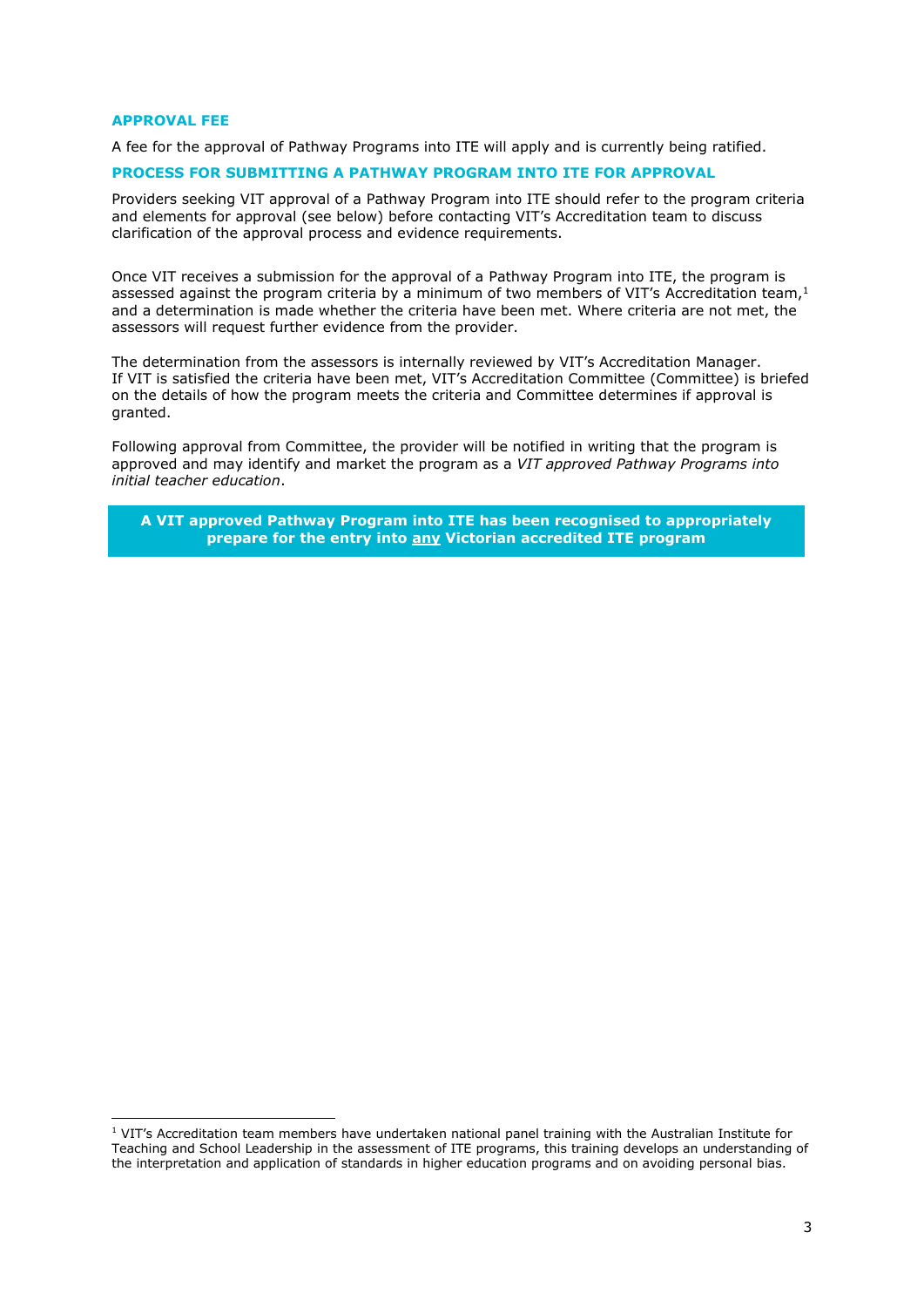# *Program criteria AQF 5-6*

The following program criteria and elements for approval apply to AQF Level 5 - 6 programs that meet VIT's definition of a Pathway Program into ITE.

| <b>Criteria</b> |                                                      | <b>Elements for approval</b>                                                                                                                                                                                                                                                                                                                                                                                           |
|-----------------|------------------------------------------------------|------------------------------------------------------------------------------------------------------------------------------------------------------------------------------------------------------------------------------------------------------------------------------------------------------------------------------------------------------------------------------------------------------------------------|
|                 | 1. Program<br>development,<br>design and<br>delivery | The program rationale provides                                                                                                                                                                                                                                                                                                                                                                                         |
|                 |                                                      | an explanation of the evidence-base used in program development and design<br>□                                                                                                                                                                                                                                                                                                                                        |
|                 |                                                      | how the program will support students to demonstrate the skills necessary for entry into an ITE program and success in higher<br>education                                                                                                                                                                                                                                                                             |
|                 |                                                      | details of consultation with staff from at least one of the associated ITE program(s) in the development, design and delivery<br>$\Box$                                                                                                                                                                                                                                                                                |
|                 |                                                      | outline of the ongoing feedback processes in place with at least one of the associated ITE program(s) staff.<br>□                                                                                                                                                                                                                                                                                                      |
|                 | 2. Academic<br>capabilities                          | For AQF 5<br>Demonstrate how the program requires the following from a graduate to successfully enter an ITE program.                                                                                                                                                                                                                                                                                                  |
|                 |                                                      | $\Box$ successful completion of the award before entry into the ITE program is granted                                                                                                                                                                                                                                                                                                                                 |
|                 |                                                      | successful completion of a literacy and numeracy assessment determined by the provider that meets the institutional thresholds<br>which indicates readiness to succeed in an ITE program (this may include literacy and numeracy assessment(s) within the<br>program or an externally administered measure such as the Basic Key Skills Builder or Literacy and Numeracy Test for Initial<br><b>Teacher Education)</b> |
|                 |                                                      | a weighted average mark at or above a credit.                                                                                                                                                                                                                                                                                                                                                                          |
|                 |                                                      | For AQF 6<br>Demonstrate how the program requires the following from a graduate to successfully enter an ITE program                                                                                                                                                                                                                                                                                                   |
|                 |                                                      | □ successful completion of a minimum of one year equivalent full-time student load (EFTSL)                                                                                                                                                                                                                                                                                                                             |
|                 |                                                      | successful completion of a literacy and numeracy assessment determined by the provider that meets the institutional thresholds<br>which indicates readiness to succeed in an ITE program (this may include literacy and numeracy assessment(s) within the<br>program or an externally administered measure such as the Basic Key Skills Builder or Literacy and Numeracy Test for Initial<br><b>Teacher Education)</b> |
|                 |                                                      | a weighted average mark at or above a credit over a minimum one year of study<br>that enables articulation into the ITE program.                                                                                                                                                                                                                                                                                       |
|                 | 3. Personal<br><b>attributes</b>                     | The program requires one of the following (or equivalent) personal attribute measures to be completed within 12 months prior to<br>entry into an ITE program                                                                                                                                                                                                                                                           |
|                 |                                                      | One of the following (or equivalent) personal attribute measures<br>CASPer<br><b>NARTE Statement</b><br>Teacher Capability Assessment Tool (TCAT)                                                                                                                                                                                                                                                                      |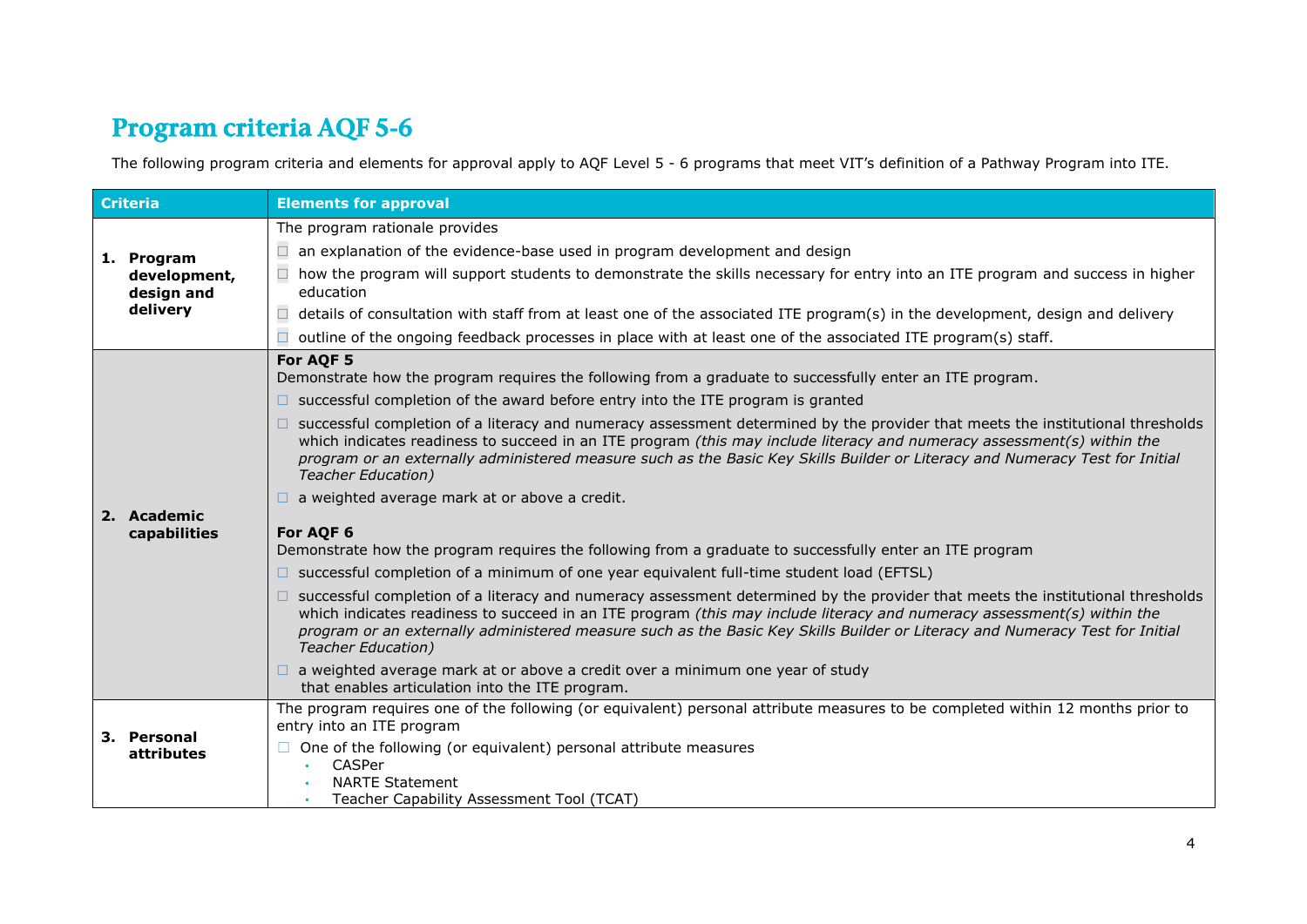|  |                                        | personal statements<br>personal interview.                                                                                                                                                                                                                                                                                              |
|--|----------------------------------------|-----------------------------------------------------------------------------------------------------------------------------------------------------------------------------------------------------------------------------------------------------------------------------------------------------------------------------------------|
|  |                                        | Demonstrate how the measure(s) determine that the prospective ITE student has the following personal attributes for entry into<br>an ITE program<br>motivation to teach<br>strong interpersonal / communication skills<br>willingness to learn<br>resilience<br>self-efficacy<br>conscientiousness<br>organisation and planning skills. |
|  | 4. Program<br>structure and<br>support | Demonstrate how the provider offers access to a variety of support mechanisms (academic and non-academic) for students                                                                                                                                                                                                                  |
|  |                                        | How does the program provide                                                                                                                                                                                                                                                                                                            |
|  |                                        | additional support for students at risk of not achieving the required literacy and numeracy standard as determined by the<br>provider for entry into the ITE program?                                                                                                                                                                   |
|  |                                        | Does the programs include                                                                                                                                                                                                                                                                                                               |
|  |                                        | appropriately structured and scaffolded units that support students to demonstrate the literacy skills required for entry into an<br>ITE program?                                                                                                                                                                                       |
|  |                                        | appropriately structured and scaffolded units that support students to demonstrate the numeracy skills required for entry into<br>an ITE program?                                                                                                                                                                                       |
|  |                                        | appropriately structured and scaffolded units that support students to develop and demonstrate the personal attributes for entry<br>into an ITE program?                                                                                                                                                                                |
|  | 5. Evaluation and<br>reporting         | The provider confirms the following data will be collected and reported to VIT annually                                                                                                                                                                                                                                                 |
|  |                                        | $\Box$ number of entrants to the Pathway Program                                                                                                                                                                                                                                                                                        |
|  |                                        | $\Box$ number of graduates from the program successfully entering an ITE program                                                                                                                                                                                                                                                        |
|  |                                        | $\Box$ amount of EFTSL completed in the Pathway Program for those successfully entering an ITE program                                                                                                                                                                                                                                  |
|  |                                        | commencement year into the ITE program from pathway entrants                                                                                                                                                                                                                                                                            |
|  |                                        | number of graduates from the program successfully completing an ITE program.                                                                                                                                                                                                                                                            |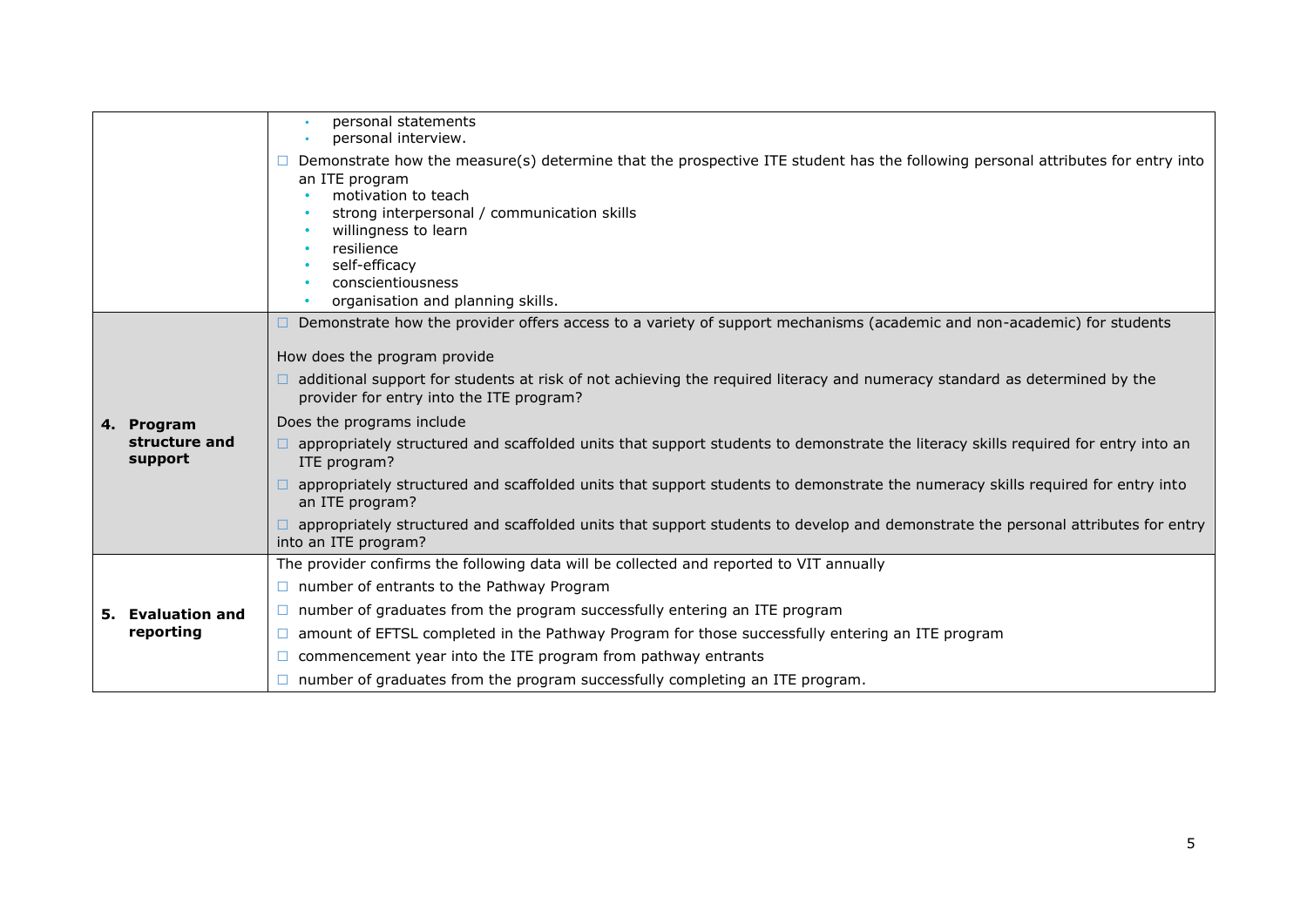# *Program criteria AQF 7*

The following program criteria and elements for approval apply to AQF Level 7 programs that meet VIT's definition of a Pathway Program into ITE.

| <b>Criteria</b> |                             | <b>Elements for approval</b>                                                                                                                                                                                                                                                                                                                                                                                           |
|-----------------|-----------------------------|------------------------------------------------------------------------------------------------------------------------------------------------------------------------------------------------------------------------------------------------------------------------------------------------------------------------------------------------------------------------------------------------------------------------|
|                 | 1. Program<br>support       | Demonstrate how the provider offers access to a variety of support mechanisms (academic and non-academic) for students                                                                                                                                                                                                                                                                                                 |
|                 |                             | How does the program provide                                                                                                                                                                                                                                                                                                                                                                                           |
|                 |                             | additional support for students at risk of not achieving the required literacy and numeracy standard as determined by the<br>provider for entry into the ITE program?                                                                                                                                                                                                                                                  |
|                 | 2. Academic<br>capabilities | Demonstrate how the program requires the following from a graduate to successfully enter an ITE program                                                                                                                                                                                                                                                                                                                |
|                 |                             | $\Box$ successful completion of a minimum of one year equivalent full-time student load (EFTSL)                                                                                                                                                                                                                                                                                                                        |
|                 |                             | successful completion of a literacy and numeracy assessment determined by the provider that meets the institutional thresholds<br>which indicates readiness to succeed in an ITE program (this may include literacy and numeracy assessment(s) within the<br>program or an externally administered measure such as the Basic Key Skills Builder or Literacy and Numeracy Test for Initial<br><b>Teacher Education)</b> |
|                 |                             | a weighted average mark at or above a credit over a minimum one year of study that enables articulation into the ITE program.                                                                                                                                                                                                                                                                                          |
|                 | 3. Personal<br>attributes   | The program requires one of the following (or equivalent) personal attribute measures to be completed within 12 months prior to<br>entry into an ITE program                                                                                                                                                                                                                                                           |
|                 |                             | One of the following (or equivalent) personal attribute measures<br>CASPer<br><b>NARTE Statement</b><br>Teacher Capability Assessment Tool (TCAT)<br>personal statements<br>personal interview.                                                                                                                                                                                                                        |
|                 |                             | Demonstrate how the measure(s) determine that the prospective ITE student has the following personal attributes for entry into<br>an ITE program<br>motivation to teach<br>strong interpersonal / communication skills willingness to learn<br>resilience<br>self-efficacy<br>conscientiousness<br>organisation and planning skills.                                                                                   |
|                 | 4. Evaluation and           | The provider confirms the following data will be collected and reported to VIT annually                                                                                                                                                                                                                                                                                                                                |
|                 | reporting                   | $\Box$ number of entrants to the Pathway Program                                                                                                                                                                                                                                                                                                                                                                       |